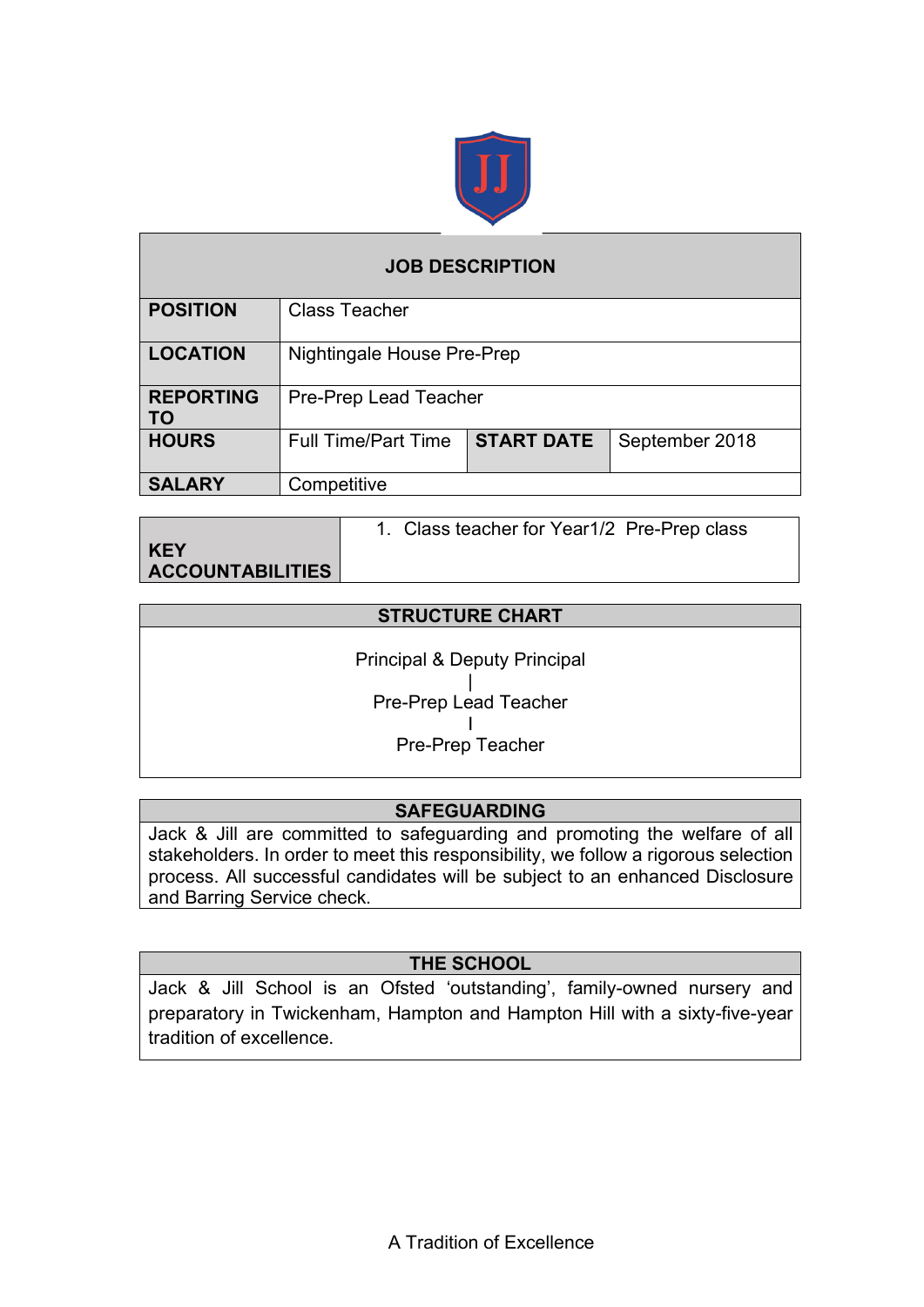## **JOB CONTENT**

*This job description may be amended at any time following discussion between the Headteacher and member of staff:*

### **Professionalism**

The Pre-Prep teacher will model punctuality, respect and professionalism at all times.

### **Teaching**

The Pre-Prep teacher will teach at Nightingale House, Hampton. This requires the post holder to plan, teach, assess and evaluate lessons, and to manage behaviour in accordance with agreed school procedures.

The Pre-Prep teacher will be an experienced class teacher.

The Pre-Prep teacher will play a full part in the life of the schools, participating in any meetings reasonably arranged for any relevant purpose, and attending and participating in all school events.

The Pre-Prep teacher will undertake supervisory duties as reasonably required, including registration of pupils, supervision of pupils and provision of relief cover for absent colleagues.

### **Safeguarding**

The Pre-Prep teacher will have due regard for safeguarding and promoting the welfare of children and young people and will be required to follow the child protection procedures adopted by the school's safeguarding policy.

### **Other Duties**

Other duties of an appropriate level and nature may be required. Whilst every effort has been made to explain the main duties and responsibilities of the post, each individual task undertaken may not be identified. Employees are expected to comply with any reasonable request to undertake work of a similar level that is not specified in this job description.

### **WHAT WE CAN OFFER**

The position of Pre-Prep teacher is an exciting opportunity for someone with a genuine passion for teaching children.

We can offer the opportunity:

- to teach small classes of bright, hard working and well behaved girls;
- to work with a dynamic and committed team;
- to work in a small school in Hampton;
- to work alongside some outstanding teachers across the Jack & Jill schools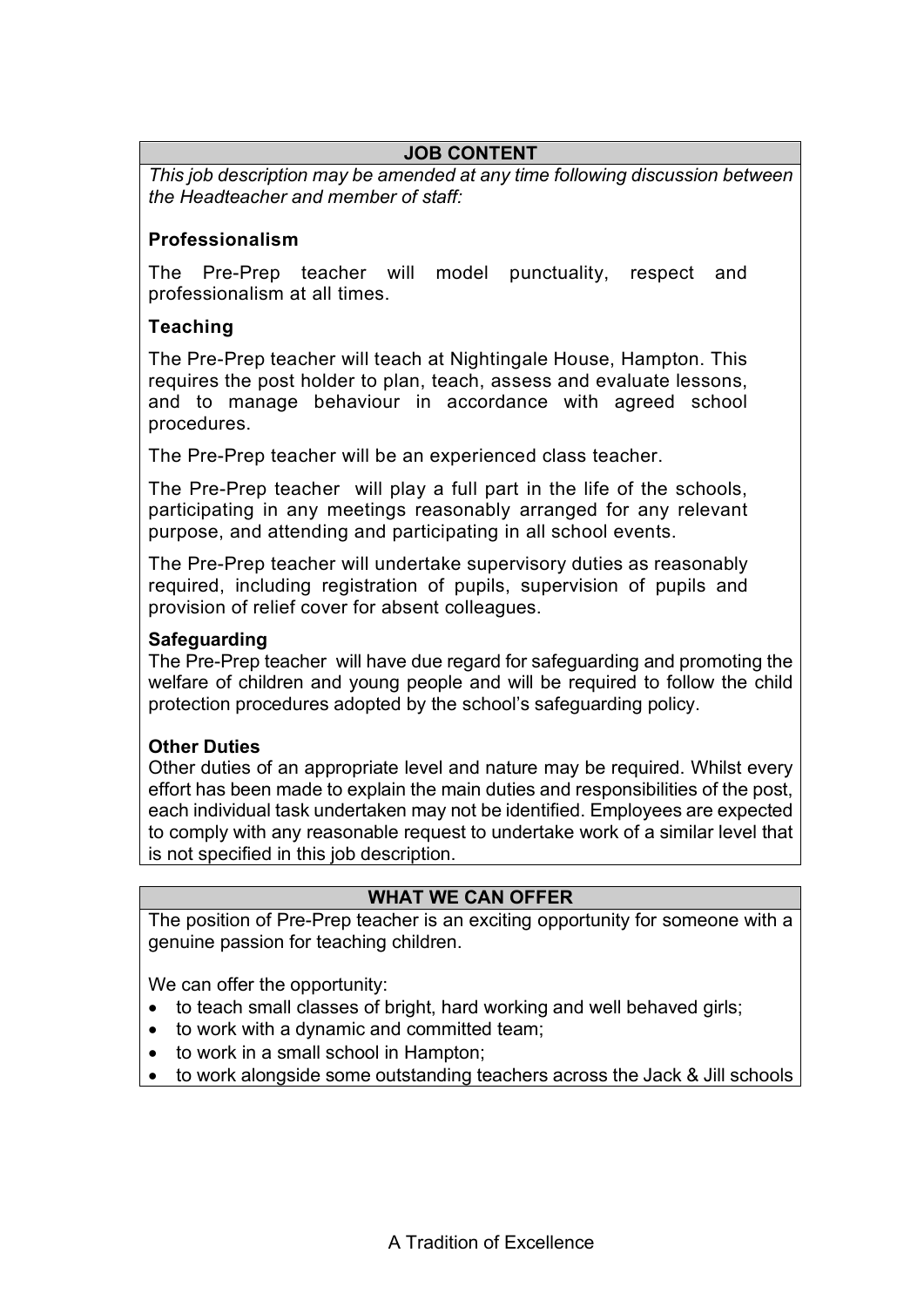# **THE PROCESS**

Apply for the post by completing the Application Form.

Deadline: Friday 6 April 2018

Interviews will be conducted the week beginning 16<sup>th</sup> April 2018.

The interview process will include:

- A lesson with a Year One class
- Interview